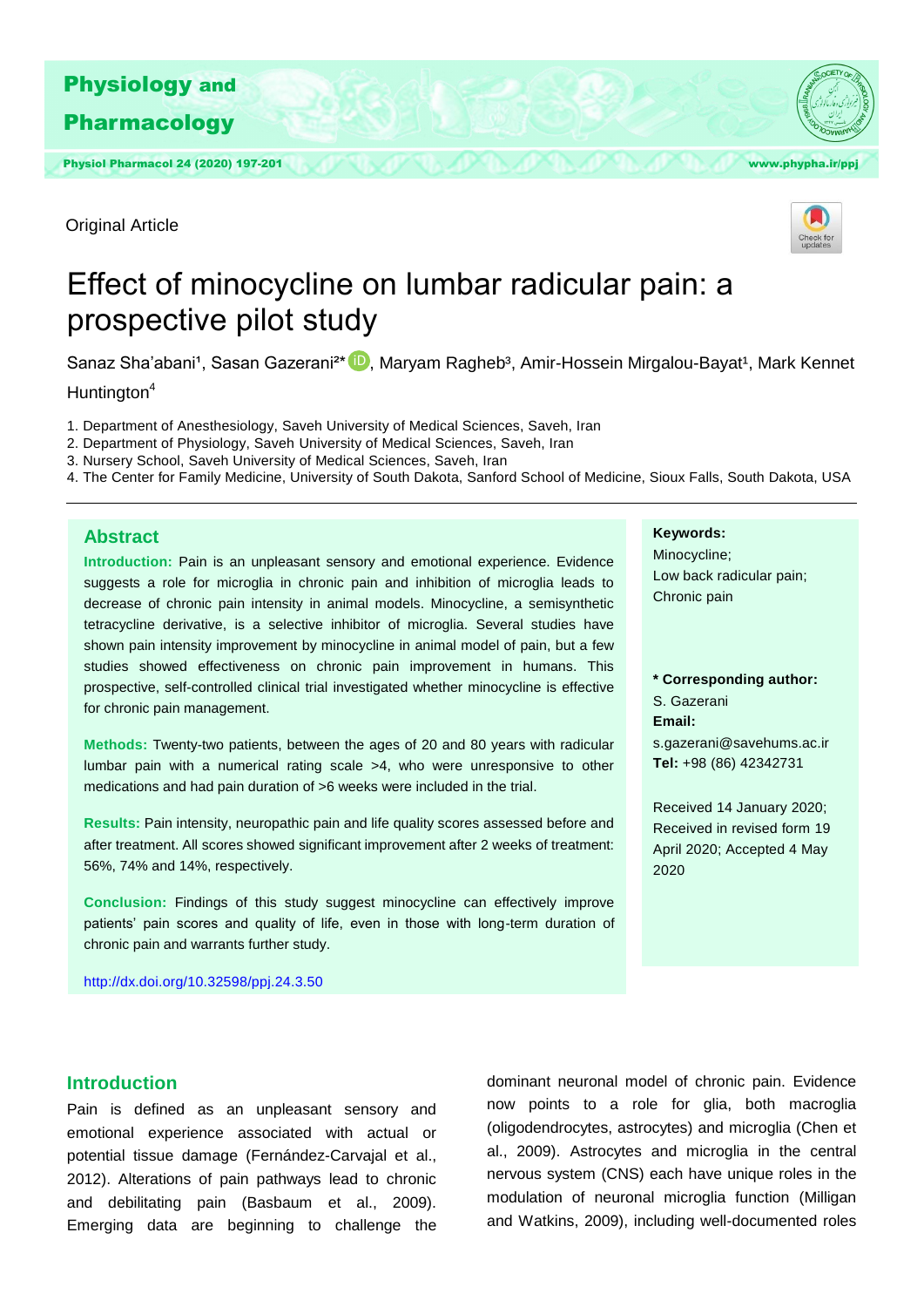in pain facilitation. Microglia are heterogeneously distributed throughout the CNS. Spinal microglia activation is necessary and sufficient to induce neuropathic pain. Numerous studies have demonstrated a critical role of microglia in the development of neuropathic pain (Ji et al., 2013). Inhibition of these cells can effectively attenuate the development of neuropathic pain in animal models (Smith, 2010). Microglia and astrocytes are activated following tissue injury or inflammation and activated glia are necessary for enhanced nociception (Milligan and Watkins, 2009). Spinal glia activation is now considered as an important component in the development and maintenance of allodynia and hyperalgesia in various models of chronic pain, including neuropathic pain and pain associated with peripheral inflammation (Bradesi, 2010). Spinal cord glial activation may represent common mechanism that leads to pathological pain in a number of pain syndromes with different aetiologies.

Minocycline, a second-generation semisynthetic tetracycline derivative antibiotic, is a nonselective inhibitor of microglia. Intrathecal or systemic minocycline produces a potent and consistent antinociception in animal models of neuropathic pain induced by peripheral nerve injury or inflammation. For example, pre-treatment with minocycline before nerve injury significantly prevented the development of neuropathic pain in rats (Padi and Kulkarni, 2008).

In humans, minocycline reduces acute postoperative pain, but evidence of its role in reducing the development of late-phase neuropathic pain is limited (Ji et al., 2013; Cui et al., 2008). In type 2 diabetic patients, some pain indices (Leeds assessment of neuropathic pain and pain disability index) improve following minocycline administration while others (Beck Depression Inventory and visual analog scale) do not differ from placebo (Syngle et al., 2014). While minocycline may not decrease pain intensity, it reduces the affective dimension associated with neuropathic pain (Sumitani et al., 2016). In addition to affective aspects, some psychological aspects including negative and cognitive symptoms of earlyphase of schizophrenia showed improvement (Levikovitz et al., 2010; Dean et al., 2012). In an animal study, minocycline showed antidepressant effect (Molina-Hernandez et al., 2008). One study suggested a small benefit in chronic radicular pain in human (Vanelderen et al., 2015).

Minocycline and chronic pain Physiol Pharmacol 24 (2020) 197-201 | 198

In view of these analgesic benefits, we undertook a study of minocycline for the treatment of lumbar radicular pain in patients who were unresponsive to other medications.

### **Materials and methods**

### **Study design and setting**

In this single-center, prospective, self-controlled clinical trial, we investigated the effect of minocycline on lumbar radicular pain in a group of patients. We assessed the patients' pain experience, using the patients' pre-treatment experience of pain as the comparator. Both the patients and the treating pain specialist were blinded to the identity of the study drug. Twenty-two patients, 13 female and 9 male took part in this study (according to the previous study by Valendren) with average age of 42.6. This study started in June through September 2019.

#### **Participants**

Patients referred to the outpatient pain specialty clinic at Modarres General Hospital in Saveh, Iran, were recruited for the study if they had lumbosacral radicular pain irrespective of the aetiology, leg pain predominant over back pain and with 11-point numerical rating scale (NRS) over 4. Inclusion criteria were those who were between 20 and 80 years of age, had suffered from chronic pain for a minimum of 6 weeks and had not responded to prior treatment efforts. Excluding criteria were any confirmed cognitive disorder, any confirmed sensitivity or adverse drug reactions to the study drug, any neurologic, rheumatologic or infectious diseases.

The diagnosis of neuropathic pain was documented via the Douleur Neuropathique 4 (DN4) (Vanelderen et al., 2015). Written informed consent was obtained before inclusion in the study. This research was approved by the ethics committee of Saveh University of Medical Sciences and registered in "Iran registry of clinical trials" website [Trial number: IR.SAVEHUMS.REC.1395.32].

#### **Intervention**

Enrolled patients received the study drug, minocycline 100mg (Ranbaxy Pharmaceutical Inc. Jacksonville, FL 32257 USA), once daily for 2 weeks. Patients were instructed to take the study medication in the morning, 1h before or 1h after breakfast with a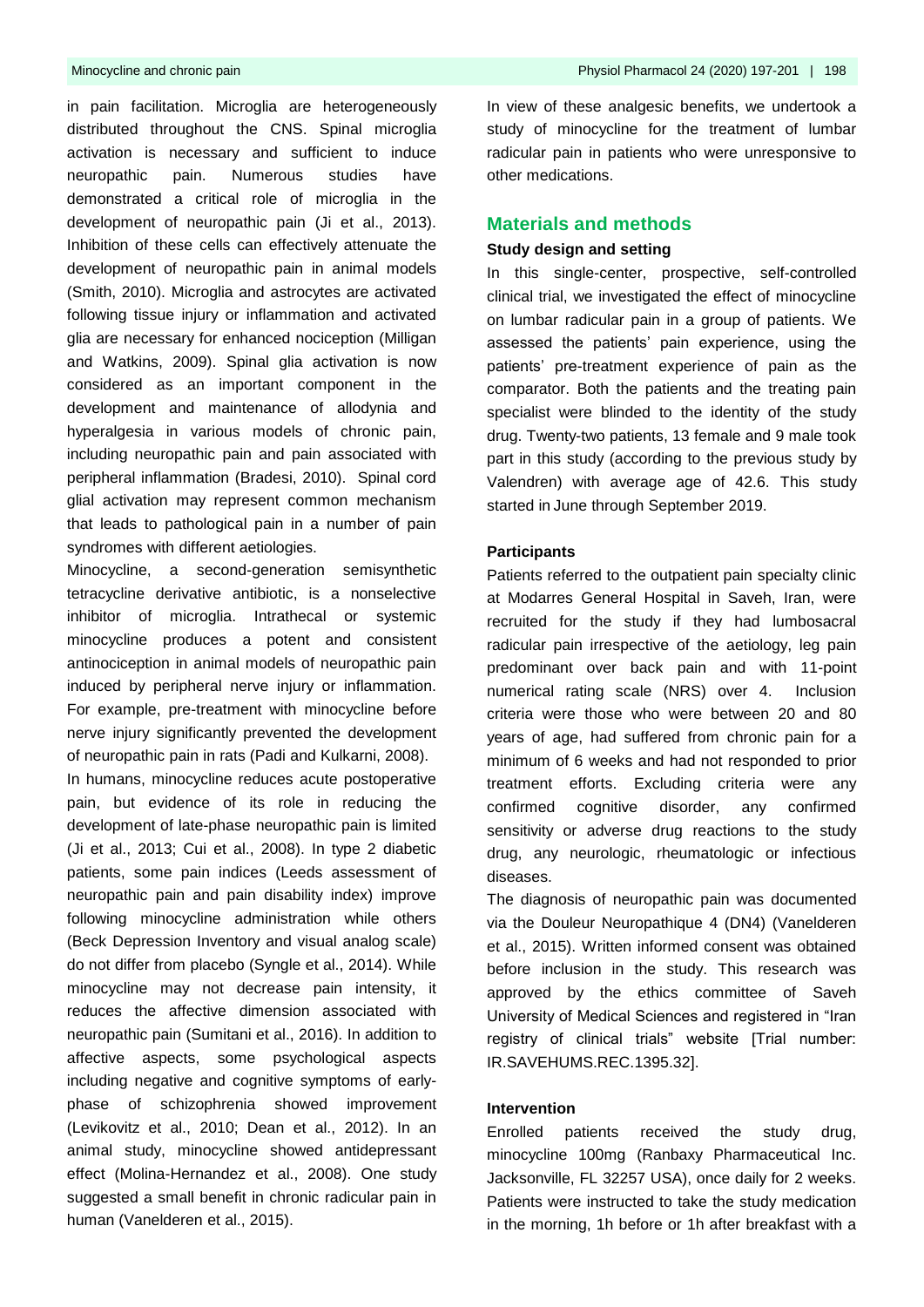glass of water, adapted from published protocols (Vanelderen et al., 2015). Continuation of previously used paracetamol or nonsteroidal anti-inflammatory drugs (NSAIDs) was permitted. The only additional pain medications allowed during the trial were the scheduled study drug and an as-needed rescue medication. Tramadol 50mg at a maximum of three tablets daily, administered at 6h or greater intervals, was the rescue medicine.

Patients completed three visits at days 0, 7 and 14. NRS, DN4 and short form 36 (SF36) questionnaire (Sumitani et al., 2016) were completed at days 0 and 14 by the pain specialist. A one-week supply for the minocycline was given to the patient at day 0 and day 7. Patients were informed of the availability of the rescue medicine, which was kept by the nurse until the patient requested it.

#### **Outcome measures**

We compare pain sensation of patients before and after treatment with minocycline at baseline and after 14 days. An 11-point NRS, with 0 indicating no pain and 10, the worst pain ever felt was employed. Neuropathic pain intensity and life quality were also measured at these intervals by DN4 and SF36 questionnaires, respectively. Patients were asked on day 7 and 14 of the trial whether they had experienced any side effects attributable to the study drug. Improving in pain scores (NRS and DN4) could be considered as primary outcomes. Pain palliation has a positive impression on the quality of life of patients measured by SF36 questionnaire, so we considered it as secondary outcome.

#### **Statistical methods**

We analyzed the data using the Wilcoxon rank-sum test. An experiment-wise *P*<0.05 was considered statistically significant, with k=3, Bonferroni's correction set the significance of the individual comparisons to *P*<0.017. Calculations were done using SPSS ver. 25.

#### **Results**

Twenty-two patients who met the inclusion criteria consented to participate in the study. This included 9 men and 13 women. The mean age was 42 years with a range from 22 to 64 years. No patients reported side effects attributed to the study medication.



**Fig.1.** Numerical Rating Scale (NRS). Assessment of pain intensity by 11-point NRS ranging from 0 to 10. Higher scores indicate more pain. <sup>\*\*\*</sup>*P*<0.001 for NRS score comparing day 14 to day 0.



**Fig.2.** Douleur noropathique 4 (DN4). Assessment of neuropathic pain. \*\*\**P*<0.001 for DN4 score comparing day 14 to day 0.



**Fig.3.** SF36 questionnaire. assessment of life quality.  $*P$ <0.001 for SF36 score comparing day 14 to day 0.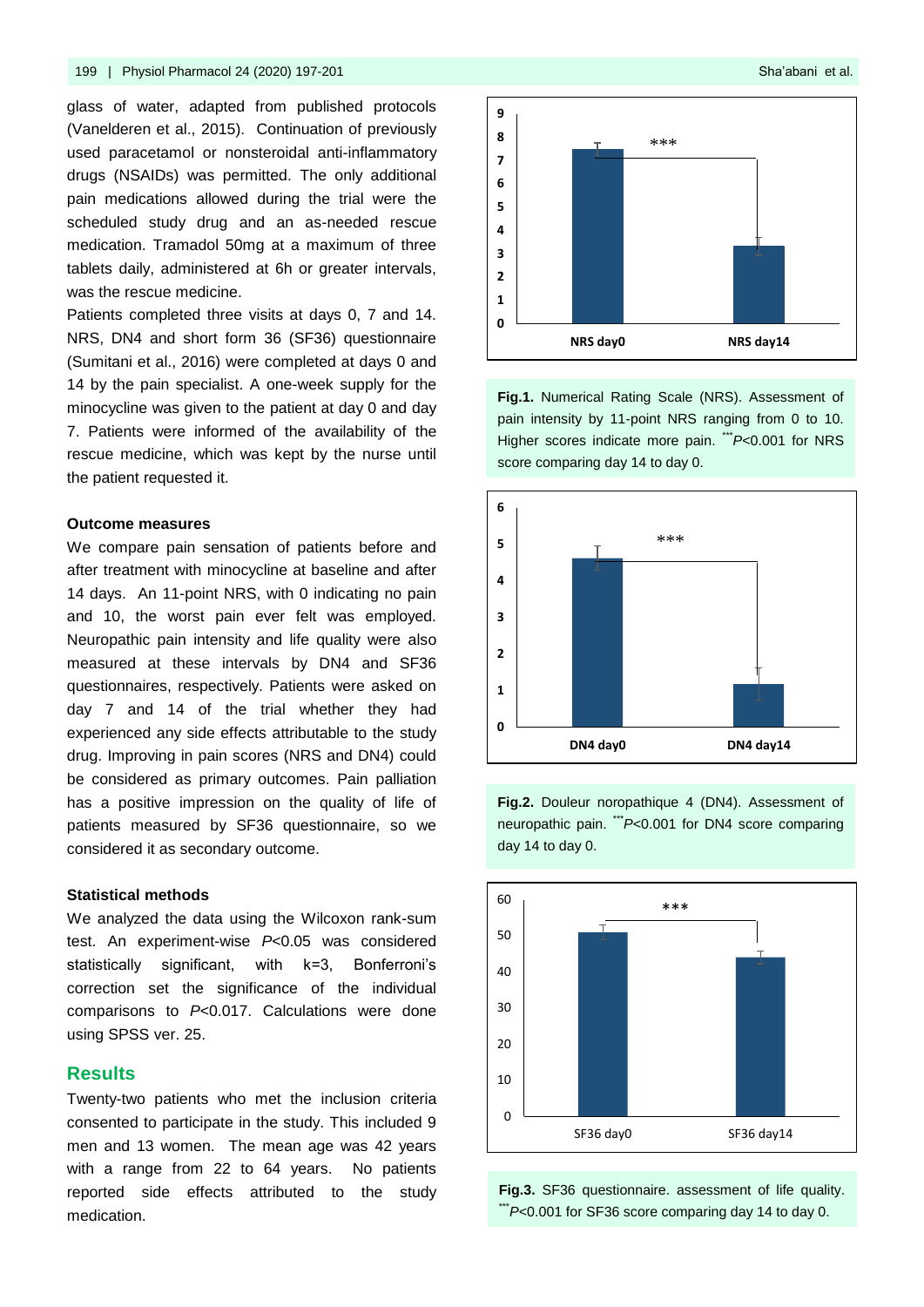As shown in Figure 1, there were significant differences following two weeks of minocycline therapy in pain scores via NRS (7.50±1.30 vs. 3.31±1.78, a 56% decrease, *P*<0.001) and DN4 (4.64±1.59 vs. 1.18±2.08, a 74% decrease, *P*<0.001, Fig. 2) and also quality of life scores via SF36 (51.00±9.60 vs. 44.05±8.13, a 14% improvement, *P*<0.001, Fig.3 ).

#### **Discussion**

This study suggests that minocycline improves symptoms of lumbosacral radicular pain after 2 weeks of treatment. Previous studies have shown mixed results; while Sumitani et al. (2016) found that minocycline did not decrease intensity of neuropathic pain, Vanelderen and colleagues (2015) showed that minocycline reduced lumbar radicular pain, albeit by a degree of questionable clinical significance. Our results are consistent with the latter; though consistent, the two studies are not directly comparable as the control methods differed.

Life quality also showed significant improvement by SF36 questionnaire. The previous mentioned research by Sumitani also showed improvement in affective dimension of patients. Levkovitz et al. (2010) also showed that minocycline is an effective agent in treatment of negative and cognitive symptoms in early-phase schizophrenia

The only medication was taken by the patients in addition to paracetamol/NSAIDs during our trial was minocycline; there was no rescue medication use. As the patients chronic use of paracetamol/NSAIDs had up to the point of enrollment in the study failed to alleviate the participants' pain, we attribute the relief of pain sensation and neuropathic pain intensity to the use of the minocycline. While we believe the effect of minocycline is its inhibition of microglia, the actual mechanism is unknown and remains to be fully elucidated.

The use of an antimicrobial agent for analgesia may be controversial in light of antibiotic stewardship programs that endeavor to avoid development of antibiotic resistant infections. However, with an expanding world-wide opioid-dependency epidemic, the benefit of additional nonnarcotic agents in the arsenal of analgesics may outweigh the potential risks. The generalizability of this study is limited by its small size and lack of a placebo-control or activeagent comparator arms in the investigation. Such is

the nature of pilot studies.

### **Conclusion**

We have shown that minocycline has the potential to be effective for pain reduction in chronic radiating lumbosacral pain and that it improves affective dimensions resulting in perception of higher quality of life. It warrants further investigation, including larger placebo-controlled and noninferiority comparison studies. Longer-term studies are also warranted to evaluate the duration of efficacy as well as side effects of minocycline.

#### **Acknowledgments**

This research project was performed by Department of Medical Physiology, Saveh University of Medical Sciences, Saveh, Iran. Moreover, it was financially supported by Vice-Chancellor of Research of the Saveh University of Medical Sciences (Grant number: 145).

# **Conflict of interest**

There is no conflict of interest.

#### **References**

- Basbaum AI, Bautista DM, Scherrer G, Julius D. Cellular and molecular mechanisms of pain. Cell 2009; 139: 267-84.<https://doi.org/10.1016/j.cell.2009.09.028>
- Bradesi S. Role of spinal cord glia in the central processing of peripheral pain perception. Neurogastroenterol Motil 2010; 22: 499-511. [https://doi.org/10.1111/j.1365-](https://doi.org/10.1111/j.1365-2982.2010.01491.x) [2982.2010.01491.x](https://doi.org/10.1111/j.1365-2982.2010.01491.x)
- Chen Y, Willcockson HH, Valtschanoff JG. Influence of the vanilloid receptor TRPV1 on the activation of spinal cord glia in mouse models of pain. EXP Neurol 2009; 220: 383-90. <https://doi.org/10.1016/j.expneurol.2009.09.030>
- Cui Y, Liao XX, Liu W, Guo RX, Wu ZZ, Zhao CM, et al. A novel role of minocycline: attenuating morphine antinociceptive tolerance by inhibition of p38 MAPK in the activated spinal microglia. Brain Behav Immun 2008; 22: 114-23. [https://doi.org/10.1016/j.bbi.2007](https://doi.org/10.1016/j.bbi.2007.07.014) [.07.014](https://doi.org/10.1016/j.bbi.2007.07.014)
- Dean OM, Data-Franco J, Giorlando F, Berk M. Minocycline. CNS Drugs 2012; 26: 391-401. <https://doi.org/10.2165/11632000-000000000-00000>
- Fernández-Carvajal A, Fernández-Ballester G, Devesa I, González-Ros JM, Ferrer-Montiel A. New strategies to develop new pain therapies: addressing thermoreceptors from different points of view. pharmaceuticals 2012; 5: 16-48. [https://doi.org/10.3390/](https://doi.org/10.3390/ph5010016) [ph5010016](https://doi.org/10.3390/ph5010016)
- Ji RR, Berta T, Nedergaard M. Glia in pain: is chronic pain a gliopathy? Pain 2013; 154: 10-28. [https://doi.org/](https://doi.org/10.1016/j.pain.2013.06.022)